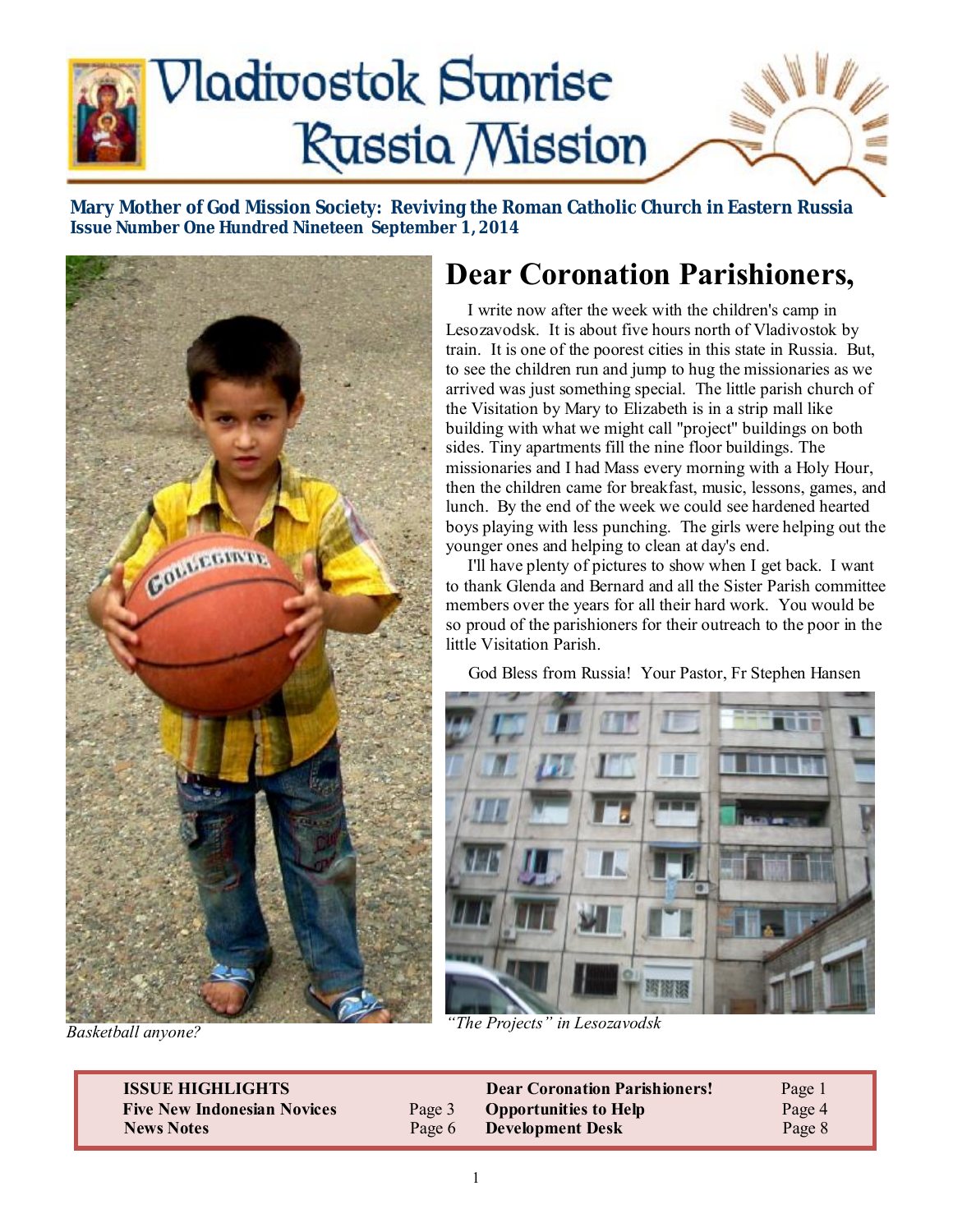

*"Pati cakes is a common language.* 

 **I came on this trip** not knowing what to expect. No one really knows what Russia will be like. When we arrived in Vladivostok, the first thing I noticed was the heat. In my mind, I had pictured Russia to be this cold, desolate place. Boy, was I wrong! However, this new place that I have experienced has been beautiful beyond measure. I have been surprised over and over again at the generous hearts of the people we have met here. My name is Kathryn Hefta and I am an undergraduate student at the University of North Dakota in America. I am currently studying to be an audiologist.

 Our first week in Russia was spent in Lesozavodsk running a camp for underprivileged children. My first impression of the children was that they were wild. I didn't know how we would get through to them. As the week went on, however, it seemed that we were slowly, but surely making progress with the children. The children weren't acting up as much anymore and they started to spread their wings. My goal was to bring them as much love as possible, and we reached that goal without any doubts in my mind.

--Kathryn Hefta, Senior at the University of North Dakota



*The girls loved a tea party.* 

### **Though I knew little about Russian**

**culture** and even less about the language when I boarded the plane in Los Angeles that would bring me to Vladivostok, I was very excited about three things in particular: 1. the chance to work with the young people of the parish and to find ways to demonstrate God's love for them without words, 2. the opportunity to work with the Sisters and to learn from their model of service, and 3. to grow in faith through the various new experiences I was about to face. And now I can say that all three of these hopes were realized in ways above and beyond what I had expected. Seeing how God has been working to revitalize His Church has been inspiring to see, and it has been such a huge blessing for my team and I to have been a very small part in His work here this summer.



*The guys met and worked in the hallway.* 

 I will walk away with many lessons from this trip, all of which have been ways God has shared his grace with my team and I over the past twenty-four days. First, at the kids' camp in Lesozavodsk, I learned that love shown through action, rather than just words, can have a powerful and lasting impact. Our team's acts of love created a change in the children's behavior and attitudes over the course of the week, and we were able to pass on our enthusiasm for life and for Jesus without being able to speak the same language. Though it was very difficult to leave them, it is a comfort to know that we can look forward to being reunited in heaven!

 Perhaps the greatest lesson of my time in Vladivostok was that of the greatness of God's gift of community and relationship. God created each of us to love and serve one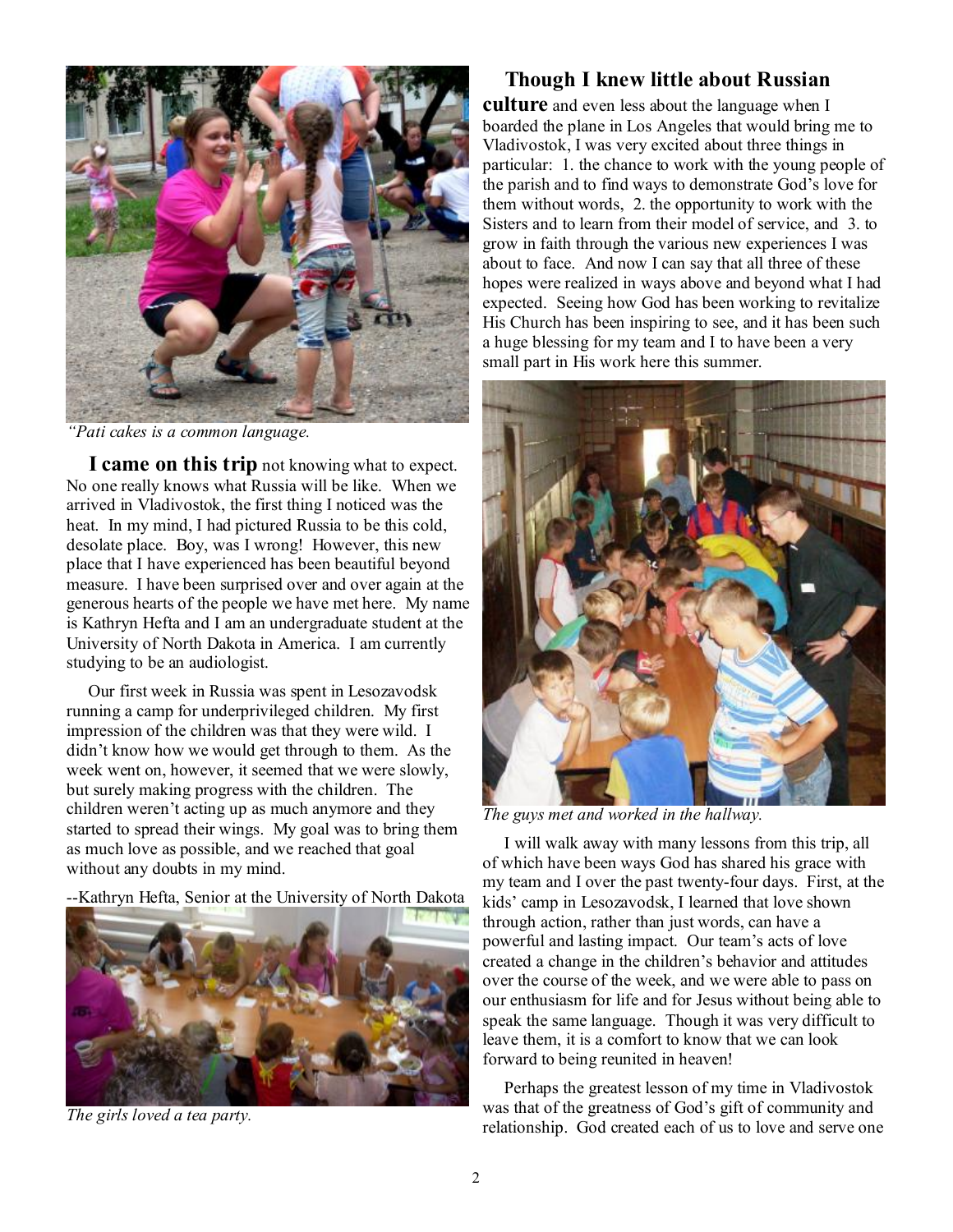another, and I have lost count of the number of acts of love and service I have witnessed these past three weeks. We Americans were welcomed into this parish with grace and kindness and were made to feel at home from the first day we arrived. It was an incredible blessing to work alongside the sisters, whose humility and joyful sacrifice were an inspiration to our whole team. The entire parish left a lasting mark on all of our hearts; and though we will be sad to leave this beautiful city, we will do it with unforgettable memories and great gratitude. We will not forget this parish, and we will be praying for you! --Stephanie Parks, Senior at Drake University, Des Moines, Iowa



*Almost like having a dad…* 

### **Five New Indonesian Canonesses**

*By Fr Inosensius Hetu, C.J.D.* 

 "The world needs your hands as the hands of Christ! Do it and follow Christ as your charism asks you to do. Living community life is not easy. You should bring the same mind, maintaining the same love, united in spirit and intent on one purpose as St Paul wrote to the Philippians." With these homily words, Fr Albertus Rudy reminded the new Sisters in Jesus the Lord of Indonesia to persevere in their calling. It was Monday, August 4, 2014 on the feast of St John Vianney that five Indonesian women began their novitiate. The Novitiate clothing ceremony took place at St Servatius Church in Kampung Sawah, Bekasi, Jakarta, Indonesia. It was an immense joy, not only for the CJD community of Brothers and Sisters, but also for St Servatius Church because it was the first time that such a celebration of religious life was conducted in the church since its founding in 1897!

 The Indonesian CJD Sisters began in Surabaya City, on January 6, 2014 when Sr Marthina Tongli arrived there from her visit in Russia with the Canons and Canonesses of Jesus the Lord. The Canons already began a house of formation for men in Surabaya, Indonesia, on July 30, 2012 after receiving permission from the Bishop of Surabaya, Mgr. Vincetius Sutikno.

 But why did the celebration take place in St Servatius Bekasi, Jakarta, when the formation house is in Surabaya, 70 minutes away by plane? The main reason is that one of the new novices, Sr Dafrosa Felicia Agustine is one of the pioneers at the orphanage in Kampung Sawah, Bekasi, which currently has 70 orphans. It would be difficult for the small babies to endure her absence, as she is such a mom to them, and they already suffer from detachment syndrome. So the pastor of St Servatius Church, Fr Albertus Rudi Hartoko, SJ suggested to Sr Mathina that the prenovitiate retreat and mass celebration take place in Bekasi, so that Sr Dafrosa still has time to visit the orphans.

 Sr Marthina Tongli was once alone to begin community life in Surabaya but now she has five novices who have a lot of experience working in parishes, in education, in hospitals, and, of course, the orphanage.

 The parishioners were pleased with the choirs of the CJD Seminarians, especially for the post-communion song "Panis Angelicus" which was sung by Sr Dafrosa and Bro. Hubertus. It was really beautiful. At the end of mass, Sr Marthina shared her joy to say thanks to Fr Albertus for allowing the Sisters to use the Church for the celebration and for all the faithful who participated in the mass. I was given a chance to talk before the 70 parishioners, too, and as sons and daughters of St Augustine I shared my deep joy by saying, "I don't know how to say it, but it is a great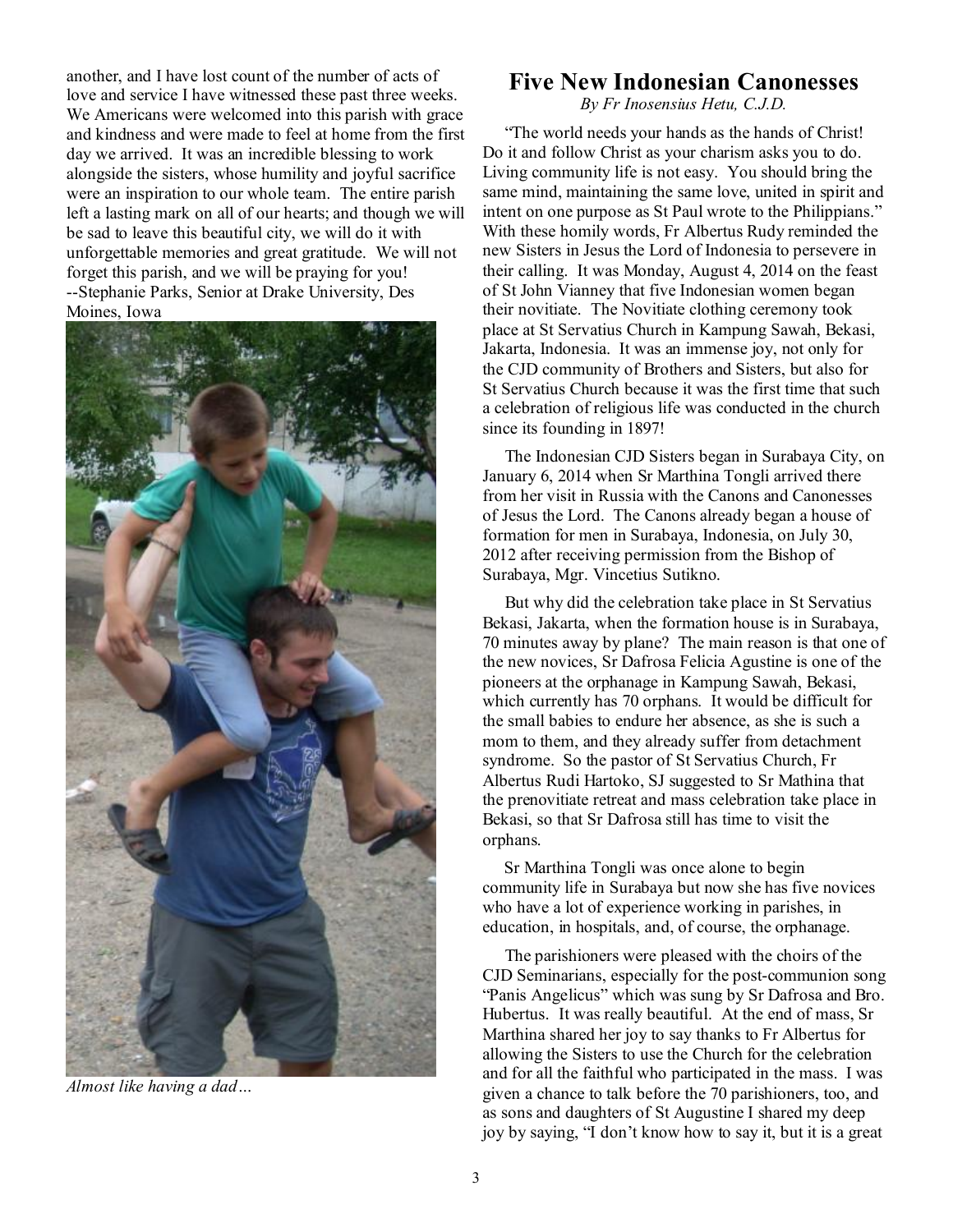beautiful moment which you all and I have shared who have the same desire to love God by living as a religious community. Even though Fr Myron was not able to attend this celebration, but I know he loves us so much. His heart is with us. Because of the same love we gather here in the love of the Lord, and for the love of Jesus the Lord."

After mass, we had lunch together at the orphanage. During the lunch we heard music and songs presented by our seminarians and the parishioners were pleased to be with us. Let us pray for our CJD sister and Brothers in Indonesia, Philippines, Russia and America. We are all the sons and daughters of St Augustine.



*The new novices for the Sisters in Jesus the Lord of Indonesia, (l to r) Srs Bernadetha Mboru Pero, Dafrosa Felicia Agustine, Angeline Sinaga, Marthina Tongli, Marselina, Elsye Randa. In back, Frs Inosensius Hetu, C.J.D., and Fr. Albertus Rudy Hartoko, SJ.* 

# **Opportunities**

♥ **Fr Myron** will be speaking during masses at parishes and meeting with various Catholic organizations this fall. Hope you can join Fr Myron during any of his stops. If you are within driving distance Fr Myron would enjoy visiting your group, school or apostolate, too! **September 18 –Archdiocesan CCW, St Paul, MN September 20/21– St Anthony of Padua, Robstown TX September 27/28– Sacred Heart Parish, Floresville, TX October 4/5 – St Albert the Great, Reno, NV October 8 – MMOG Exec. Board Mtg, Modesto, CA October 11/12– Mater Misericordia Mission, Phnx, AZ October 18/19 – St Mary/St Michael, Canton, IL October 25/26 – St Bernard, Rockport, IN November 1 /2 - St Cecilia Parish, Leominster, MA** 

♥ The school year has begun! **Seminarians** need your help! We have been blessed with many faithful men to our order of Canons Regular of Jesus the Lord, as well as women in our sister order who have answered the call to religious life. Each of our seminarians (just a few pictured below) is in need of individuals or groups who can sponsor them through prayer and financial support while in the seminary. The annual cost for 1 seminarian for education, books, transportation, and humble living expenses is \$10,774. (1/3 the cost as in the USA). Might your apostolate or family consider sponsoring one of our seminarians? You'll receive personal email news and communication from your seminarian. Julianne Immordino from NY is so kind to provide exquisite hand crafted **Swarovski crystal rosaries** to all who donate \$500 or more for the seminarians.



♥ The **Our Lady of the Pacific** church building project in **Nakhodka** has raised \$119,276 to date. We've reached 30% of our goal! Thank you! Fr Sebastian, pastor of Our Lady of the Pacific parish, has received the land and can break ground any time now. We are even blessed to have a Russian benefactor who has offered his building crew to help with some of the construction once we are ready to begin. Watch our fund-raising progress on our website, many thanks to all!



*Parish land in Nakhodka as it looked last winter*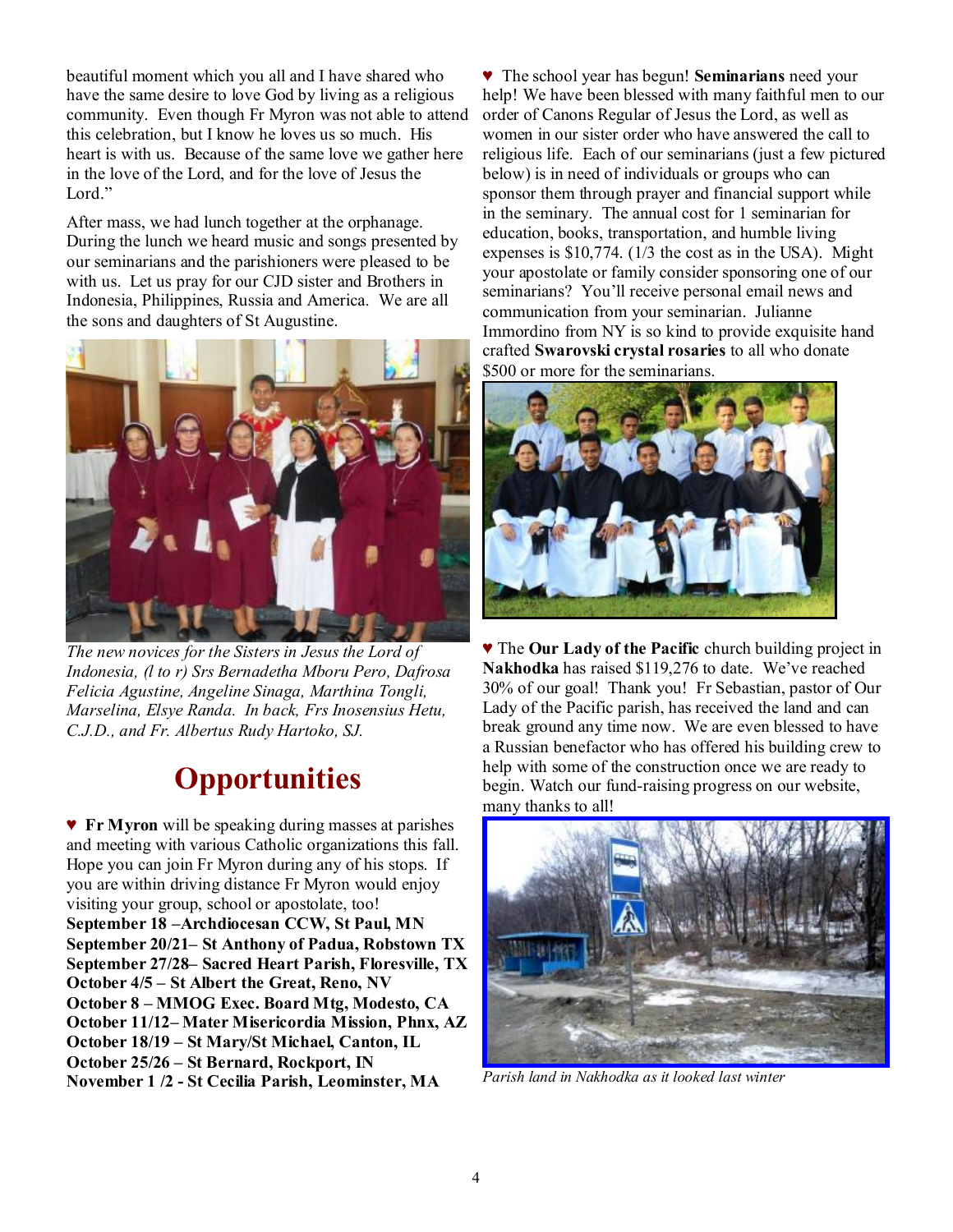♥ We've distributed over 200 copies of our *Abundant Blessings* **international cookbook.** People love the wide variety of recipes from our mission families from all over the world, colorful look and feel of the padded and washable three ring design, the cooking helpful hints, and personal touch of our mission pictures and information. Patrons have placed  $2<sup>nd</sup>$  orders for additional books. These make smart gifts for young people going off on their own, a beautiful and faithful wedding present, and of course, Christmas is just around the corner! \$25 for each cookbook (includes S/H in the continental US) benefit our seminarians' education and Women's Support Center programs. You'll also receive a free music CD of *Christmas In Vladivostok* with every book! This month's recipe peek is from our **Australia and** 

- **South Pacific** section. • Macadamia Nut Crusted Mahi Mahi - Pacific Islands, Mary Jo Peyton, Modesto CA
- Hawaiian Chicken-Hawaii, Harriet Kiffee, St Paul MN
- Kheer (Rice Pudding) Fiji, Kristie Nelson, Modesto CA



♥ Congratulations **SHARES** card users! You earned **\$2853** for the mission last quarter just by using your SHARES cards at any Save Mart, Food Maxx, Smart Foods and Lucky's grocery stores. If you live in CA or NV, please contact the mission office for your own free SHARES card. It costs you nothing to use. Present the card at the grocery checkout. Save Mart will donate up to 3% of your grocery bill to the mission! Hand out cards to your friends and family to use. It really works!

♥ Like us on our new **Facebook** page! Find us at Mary Mother of God Mission Society

## **How to Communicate with Us**

#### **Internet**

Russian language: [www.catholic.vladivostok.ru](http://www.catholic.vladivostok.ru) English language: [www.vladmission.org](http://www.vladmission.org) Sisters in Jesus the Lord in English: [www.cjd.cc](http://www.cjd.cc) Filipino site:<http://canonsofjesusthelord.wix.com/filipino-cjd>

**Office in Russia: Phone and FAX:** +7-423-226-9614

myron@catholic.vladivostok.ru daniel@eatholic.vladivostok.ru

**Office in California: Phone and FAX:** +1-209-408-0728 Mary Mother of God Mission Society 1736 Milestone Cir Modesto CA 95357

#### usoffice@vladmission.org

**Sisters in Jesus the Lord: +**1-816-353-2177 7049 Blue Ridge Blvd Raytown, MO 64133

### **Opportunity for our Elderly in Lesozavodsk**

Russia has not yet totally escaped from the treatment of the elderly that obtained during the Communist period. Elderly folk are either at home in the too-small apartments with their relatives, or they are in the hospice if they are not able to care for themselves. There are a few government homes for the elderly, but people usually have to sign over their apartments to the government in order to be admitted. Few are willing to do that.

It is theoretically possible to open private half-way houses and care homes, but it is practically impossible, as such institutions are subject to constant inspections, as they are seen as sources of bribes: It is assumed that if a private person or corporation can open such a home, they must have lots of money, and they are victims of jealousy on the part of operators of government institutions. (We currently have such a situation going with a private after-school program for kids.)

We have a better plan that we have been trying to put into place in the City of Lesozavodsk. It is especially important there because the city is in economic decline due to the selfish inaction of its leaders (The new mayor is quoted as saying there is 8 years of back work to do.), so the young folks have to move away to find work. Many elderly are left in the apartments alone, which have a low sale value because of the economic situation, so they are not able to move to another city.

Our idea is to buy one-room apartments on one floor of a multi-floor building. These apartments are all "efficiency" apartments, i.e. one room with a very small bathroom. We would invite abandoned elderly to move into these apartments where they could share their lives, have prayer time together, share cooking and cleaning. A doctor could visit on schedule, and they could help each other in times of emergency. It would be like a halfway, limited access facility so that it would be more peaceful, but meanwhile the elderly would be free to go shopping, to church, etc. They would continue to pay for their expenses from their pensions.

We've begun. We've bought two apartments already at about \$10,000 each. We've already had a parishioner move in, and she was so grateful to have a place and friends nearby. We need more apartments to make the idea a full reality. If it works well, perhaps the program could spread to other places in Russia. The elderly would be better cared for, and feel they are needed and wanted in society.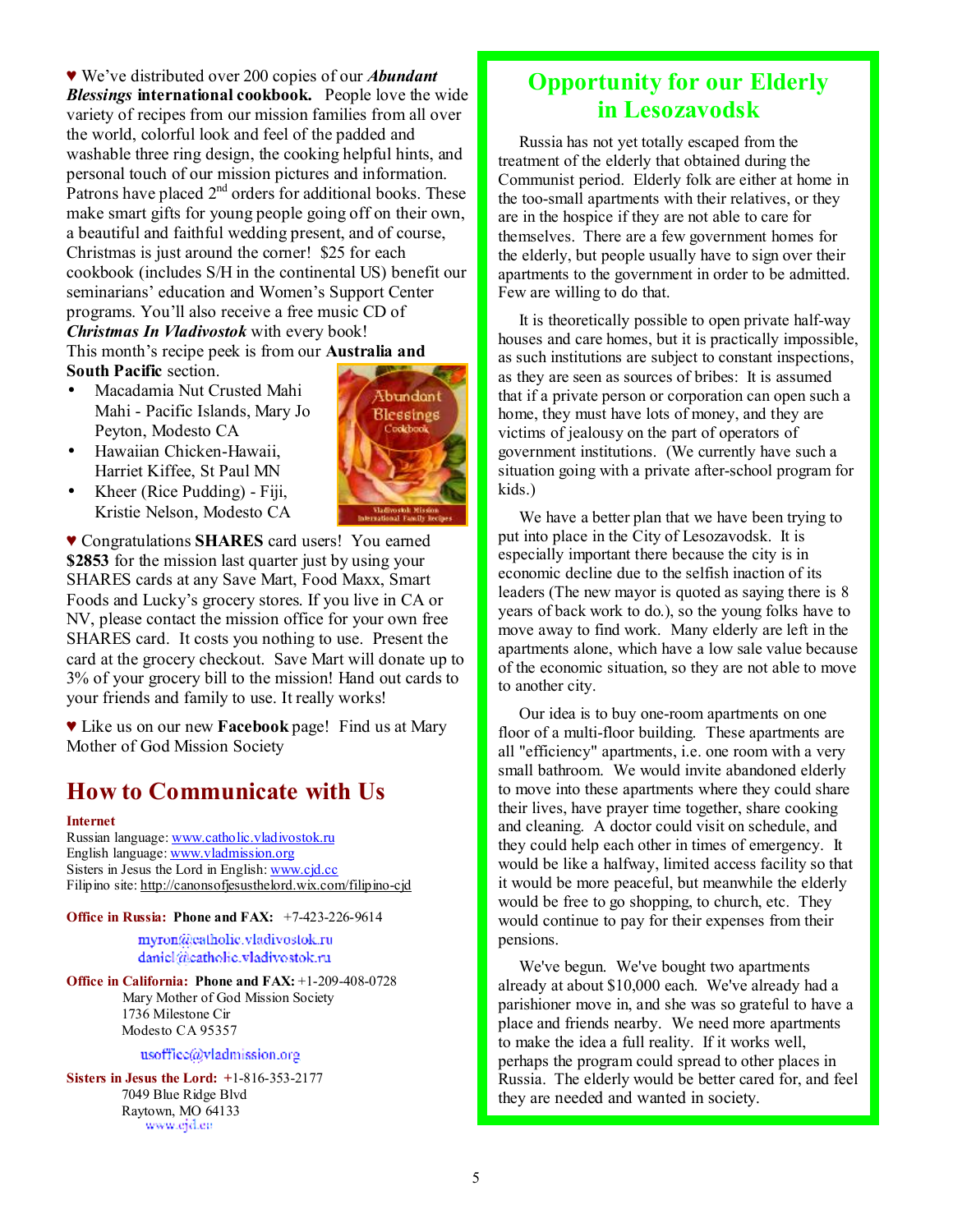**Vladivostok Sunrise** Edited and produced in Russia by V Rev Myron Effing, C.J.D. Printed in St Paul MN by Sexton Printing, Inc. Assembled for mailing by St Joseph Parish, Modesto, California.

**Vladivostok Sunrise** gives you up to date information about the Church in Eastern Russia. Contact our office for your free bi-monthly copy.

## **News Notes**

#### *by V Rev Myron Effing, C.J.D*

• Brother Harben Forte, C.J.D. has been working on a **website for the Philippines** as a project for his novitiate. It's his first webpage design. Have a look! <http://canonsofjesusthelord.wix.com/filipino-cjd>

• From the Philippines, Brother Edwin writes, "At the moment I am working as a volunteer here at the Archbishop's Palace. A week ago there was a concert called 'Sing for the Love of Pope John 23rd, A post-Canonization Celebration Dinner Concert Fund Raiser'. I was part of the working committee. I had a chance to meet and converse with the two bishops up close and personal: **Archbishop Palma of Cebu** and Bishop Bataclan, his auxiliary. It was a great experience, and I think I was able to deliver well about our new community and work. They were all amazed with our presence in Russia."

• Crunch! On June 12 our sisters were quietly waiting at an intersection for an opportunity to go. Suddenly they were struck from behind by a driverless tow truck that rolled down the hill behind them. It threw them forward into another car, and it wound up being a **5-car accident**. Thankfully, no one was hurt. The truck "driver" admitted he was at fault for not properly setting the brake when he left the cabin. Now to do the repairs.



*The insurance inspector will have to decide…* 

● Our **seminarians in Indonesia** found a way to help pay for their expenses: They agree to paint, clean, and repair an empty house while living there for a year. It has been a big financial help to us, but the list of empty homes needing repair isn't endless! We will need our own house in Indonesia near the seminary in Surabaya.



*Seminarian Ofadius Bau finishing one wall. The other and the ceiling are waiting for him.* 

• There was a tragic accident recently. The mother of three **Guardian Angel kids in Lesozavodsk** who was desperate for work to feed her family found new work in Vladivostok, so she was transporting the kids from Lesozavodsk to their new home here. There was an accident. Mom was killed, but all three children lived! The government has given the grandmother in Lesozavodsk charge of the kids, so their Guardian Angel benefactors will be even more important for them! If grandma can't cope, the government will move the kids to an orphanage. It won't be easy for grandma, as the kids are three boys! They are healthy, smart kids, so I hope they will be able to cope.

● It is amazing for us, but our parish just acquired six **Filipino lay parishioners** who are now working in Vladivostok! And probably more to come! We even added a Filipino parishioner in Lesozavodsk! Naturally our novice Bro José is excited about that, too. Refugees from the war in Ukraine are also coming to our state of Primorye, too, so perhaps there will be Catholics among them. The Russian Far East is really being promoted by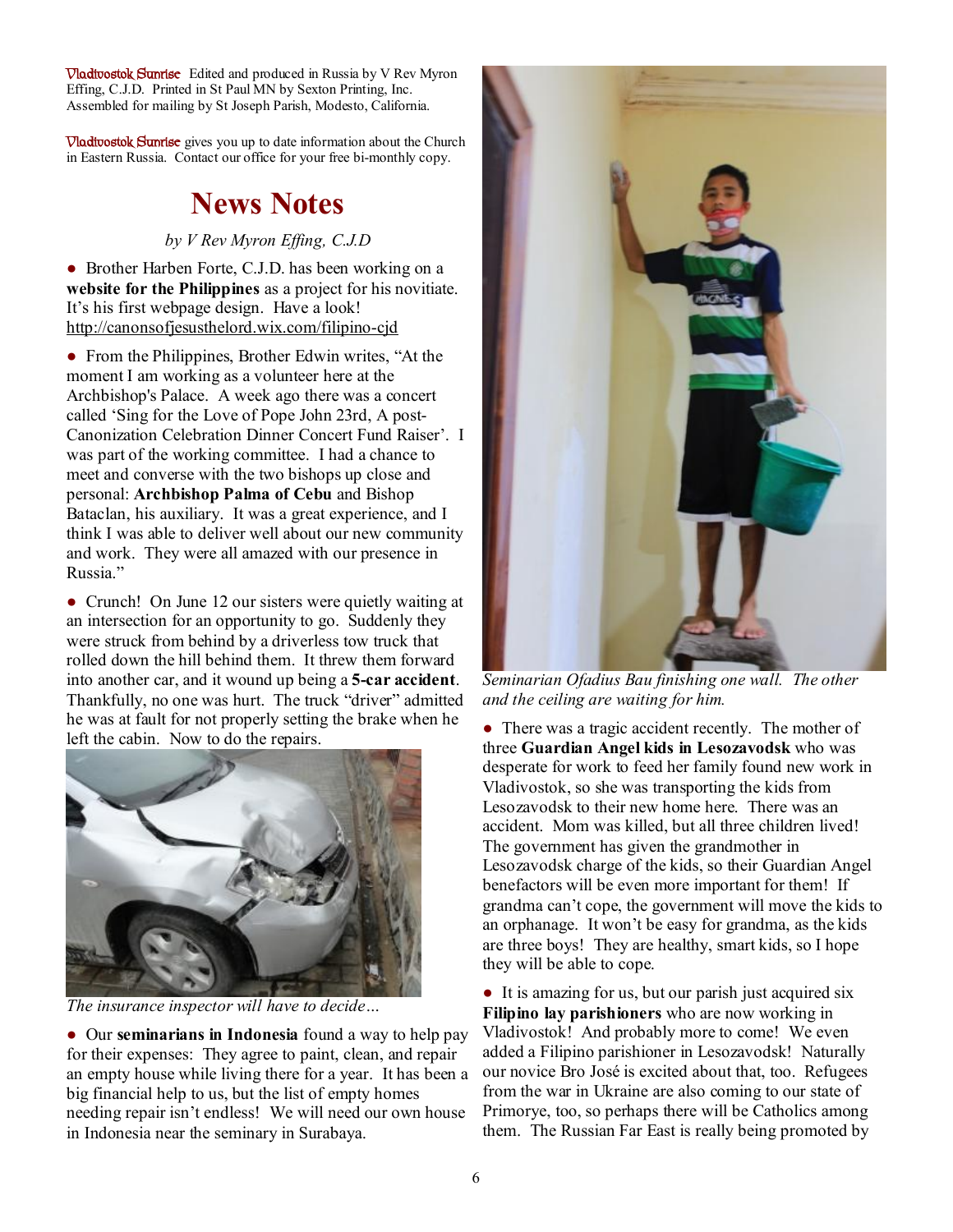the government development agencies, so we expect to see many more people from all over the world to be coming here, especially students for our universities who want to learn the Russian language.

● **Children's Hospital #3**, where we work regularly with orphans, has had a big struggle with infections, but now that it is summer the kids get to go outside if there are volunteers to watch them. Here is Brother Jacob playing in the sand box with his charges.



*What wonderful things you can do with sand!* 

• Well, maybe it isn't a very religious matter, but I thought our novices and guests would like to see Yuka, the frozen **baby mammoth** that is on display now here in Vladivostok. She was found in the ice up north near Magadan, so that makes about 30 mammoths whose remains, frozen for at least 10,000 years, have been found. Naturally the scientists are all excited, as they are still hoping to be able to produce a real living mammoth using biotechnology and a real elephant mom. Anyway, since I'm a scientist I had to see it, too!



*My ticket to see the mammoth.* 

● "It was the greatest camp ever!" said Sr Faustina when she and FOCUS volunteers returned to Vladivostok from Lesozavodsk. The 13 students from FOCUS and two seminarians from America came to help us with the children's retreat in Lesozavodsk and with the **18th Annual Catholic Youth Conference**. This year the Conference was held on Russian Island. It should be a great money saver to have it here, as places for camps and meetings are getting more and more expensive. Our facilities on Russian Island are not yet in good shape (Frankly, they are in terrible shape!) but the students who attended the Conference adjusted well—Russians, Americans, Indonesians, Filipinos, Vietnamese, Poles. The theme this year was "God's Family" where we talked about the Church's teaching on family life, and about the Church as a family. The main speaker was Sr Juliana Gostkovska, SSpS from Irkutsk, Siberia.

● Congratulations to **Fr Sebastian D'Silva**, Pastor of Our Lady of the Pacific Parish in Nakhodka, on passing his Russian driver's test and getting his license! It will make it much easier to supervise the construction of the new church. And thanks go to a benefactor in Russia who is going to give him a used car to use!

#### *(Continued from page 8)*

have received material help, like baby food, clothing, diapers, etc.

●10,035 needy women decided to keep their child and not do an abortion.

• 1648 Adopt-a-Births (Women who were given direct financial aid to deliver their babies rather than have an abortion. The number of babies saved is actually much more than that, since not everybody asks for financial help. Meanwhile we don't know how many babies might have been saved through school talks and presentations at various meetings which are also provided by our five Centers.)

●6,138 Visits by our volunteers of women at home or in the hospital, and of these 3,570 were at home and 2,568 were at the hospital.

- 11,227 consultations were done by telephone.
- ●2,321 pregnancy tests were given.
- ●1,007 women were helped by free ultrasounds.
- ●During consultations, these were the topics of conversation with families:

♦10,932 talks about intrauterine development of babies.

♦8,994 talks about NFP and the dangers of contraception.

♦5,272 talks about post-abortion syndrome.

♦3,970 talks about venereal diseases.

♦25,202 talks about family problems, spousal relationships, government welfare, etc.

Our Lady of Czestochowa, please pray for us! Thank you! God bless you,

--Vicky Trevillyan, Mission Coordinator 209-408-0728